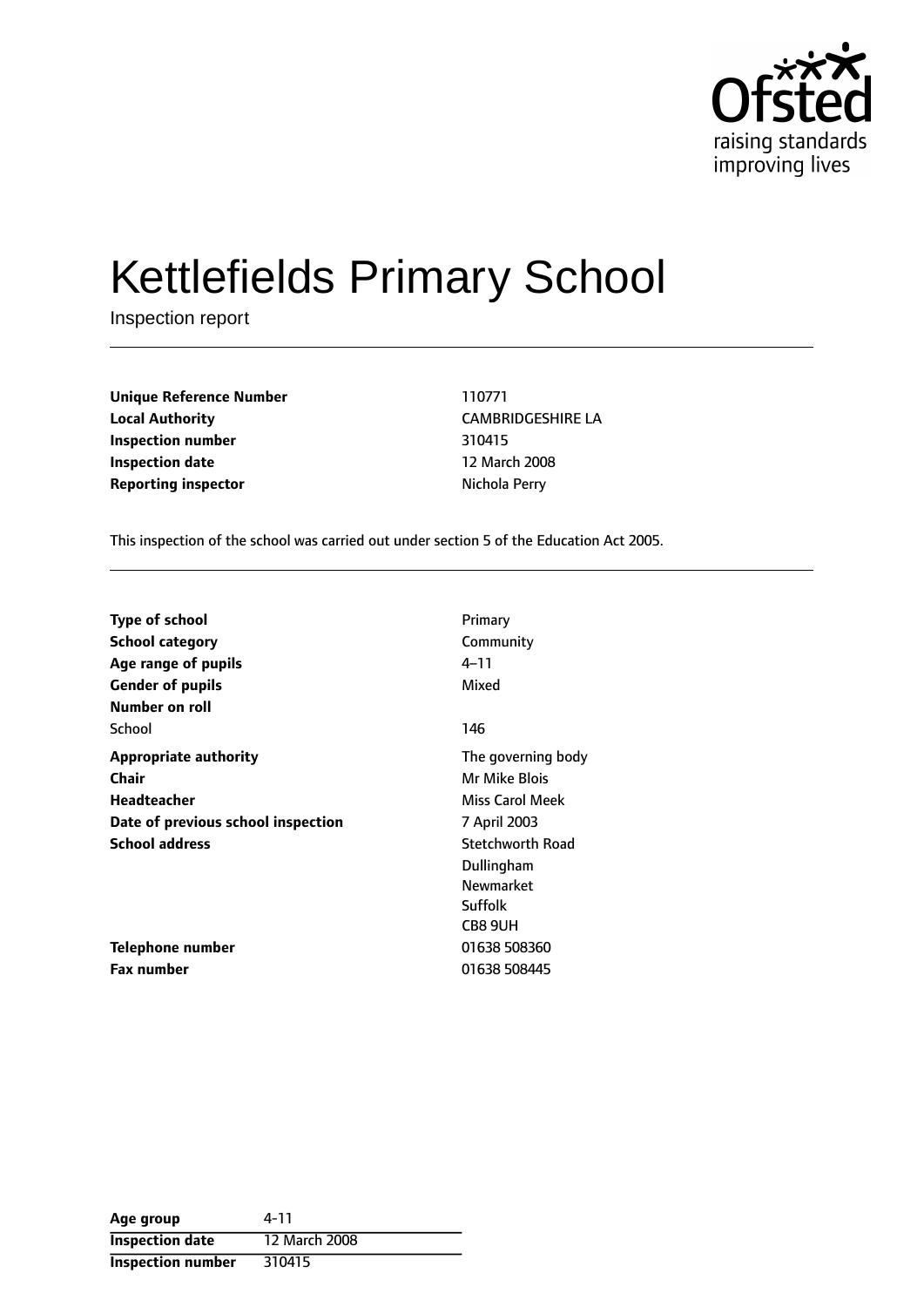.

© Crown copyright 2008

#### Website: www.ofsted.gov.uk

This document may be reproduced in whole or in part for non-commercial educational purposes, provided that the information quoted is reproduced without adaptation and the source and date of publication are stated.

Further copies of this report are obtainable from the school. Under the Education Act 2005, the school must provide a copy of this report free of charge to certain categories of people. A charge not exceeding the full cost of reproduction may be made for any other copies supplied.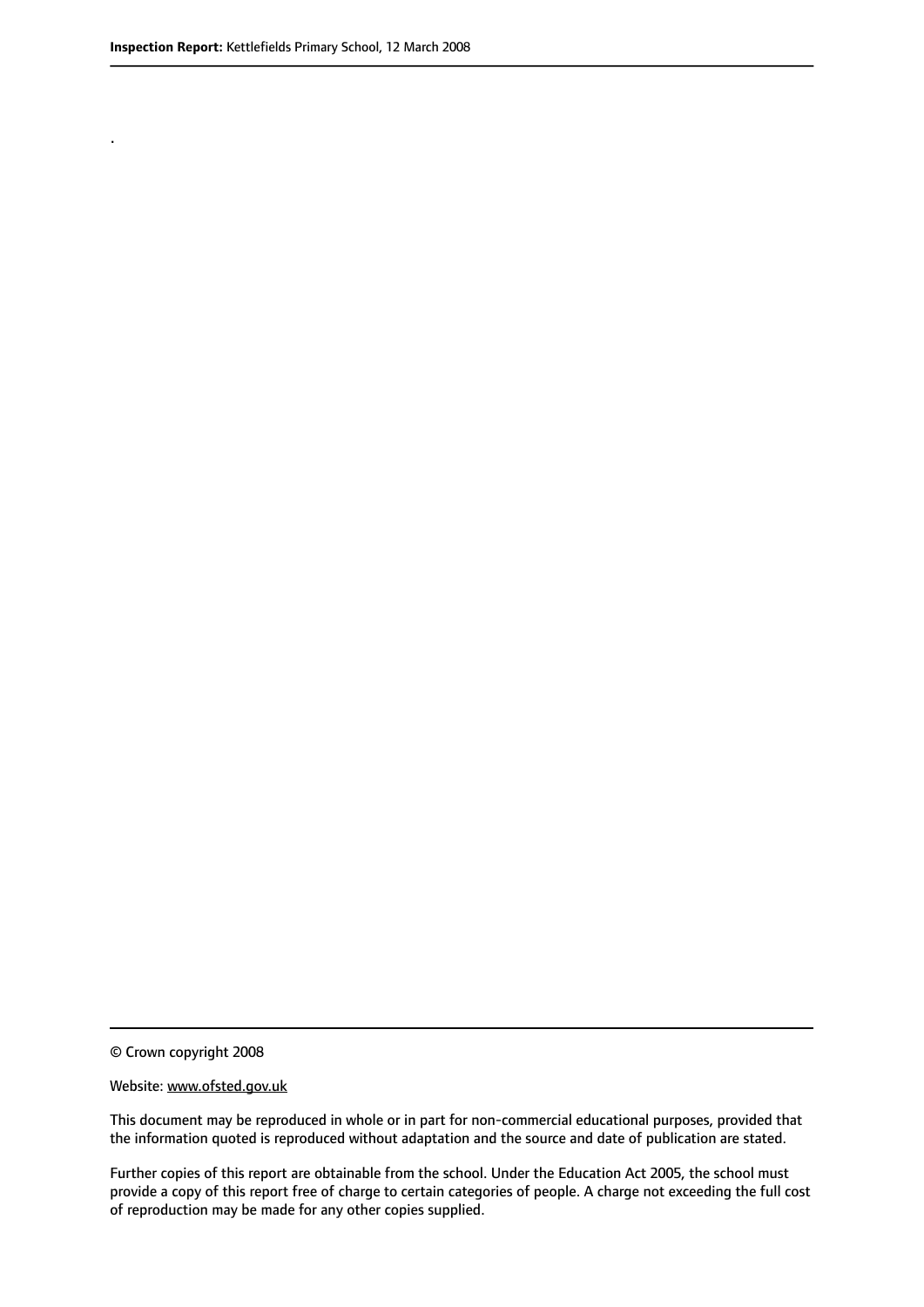### **Introduction**

The inspection was carried out by two Additional Inspectors.

### **Description of the school**

Kettlefields is a very popular, smaller than average, rural primary school. Children's knowledge and skills on entry to the school are generally as expected nationally. Very few pupils are from ethnic minority backgrounds or have English as a second language. The proportion of pupils eligible to free school meals is well below average. The percentage of pupils with learning difficulties and/or disabilities is close to the national average. The school has a number of awards, including Healthy Schools, Sports Mark, Active Mark and an RSPCA award.

#### **Key for inspection grades**

| Outstanding  |
|--------------|
| Good         |
| Satisfactory |
| Inadequate   |
|              |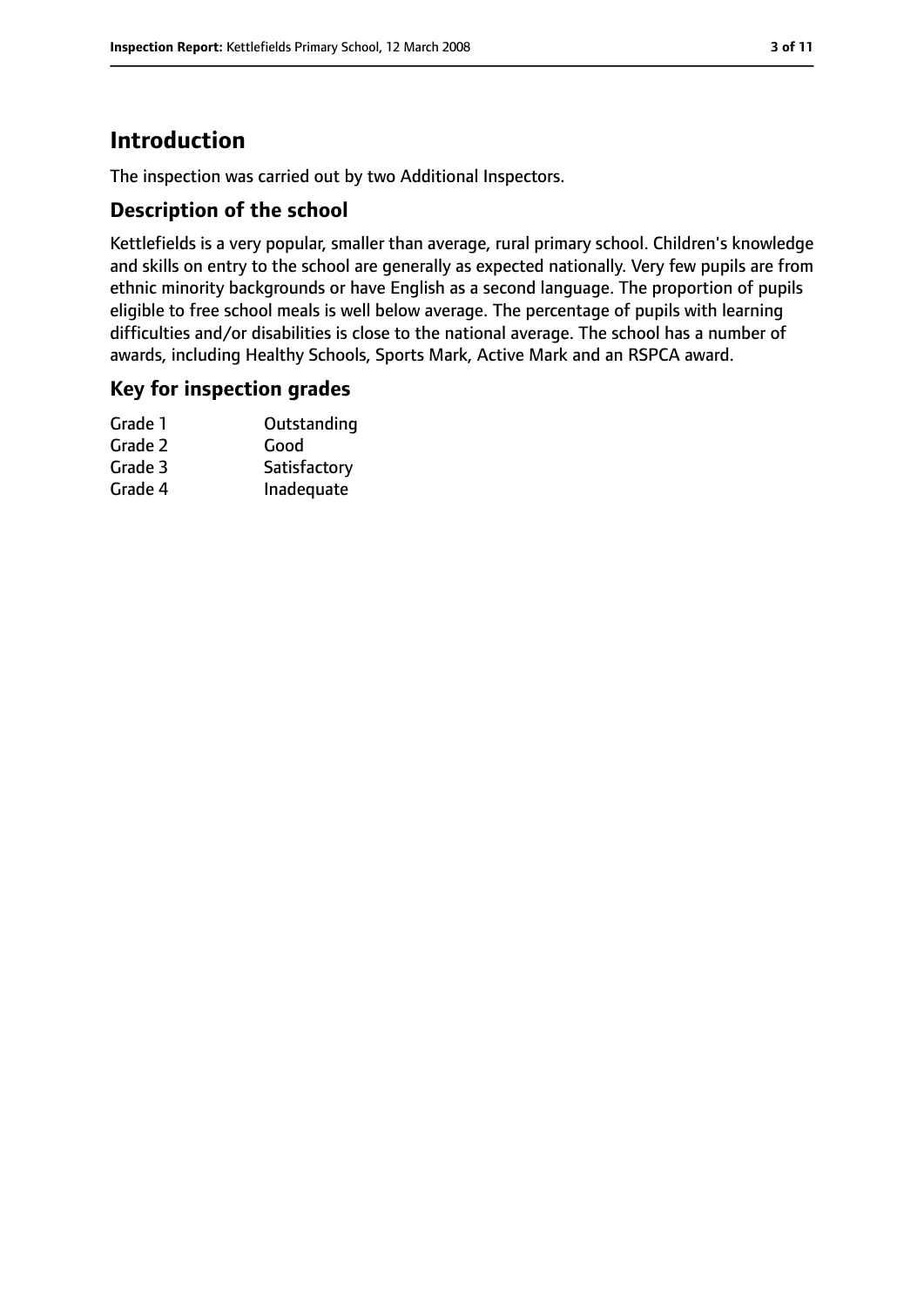### **Overall effectiveness of the school**

#### **Grade: 2**

This is a good school. It has some outstanding features in important areas. The new headteacher has made a good start and the governors are very supportive in sharing her vision for developing the school. She has an accurate view of the school's strengths and priorities for improvement. Leadership and management is good overall and subject leaders are knowledgeable about aspects of their subjects. However, they are not fully equipped with the necessary skills to evaluate accurately their impact on pupils' learning and so improve it more rapidly. Since its last inspection the school has improved well and maintained its popularity with parents. They overwhelmingly say that the staff care extremely well for their children and enable them to achieve well. A parent summed up the views of many: '...a fantastic school where I have seen my child bloom...the staff know the children and work with them to bring out the best in them.' The school is well placed to improve further and provides good value for money.

Outstanding systems of pastoral care and support contribute strongly to the excellent personal development of pupils. Pupils behave well and act as good representatives of the school. They develop into confident, friendly and positive individuals who thoroughly enjoy coming to school, reflected in above average attendance. Pupils make a significant contribution to the school in many ways, but particularly through the active school council, which offers very good opportunities to share pupils' views and learn about democracy. Support for vulnerable pupils and their families is excellent and is fostered through strong links with parents and the local community, so that any barriers to learning are effectively overcome.

Pupils are very enthusiastic and achieve well. They make good progress and reach above average standards in English, mathematics and science across the school. Targeted support for pupils who require additional help and the excellent emphasis on developing social and emotional skills, in addition to literacy and numeracy, are contributing strongly to the good standards in all age groups. Academic guidance is good overall. Teachers' marking is positive and good systems have been introduced to ensure pupils are becoming increasingly involved in assessing their own learning. Staff track pupils' progress in key subjects, but the systems for doing this are still too new to see the full effect on pupils' learning.

Pupils of all abilities are taught well, with some practices that are outstanding. Daily assessments are accurate and teachers increasingly use this information to support effective planning, which meets the needs of individual pupils. Curriculum provision is good and effective teaching methods ensure that pupils are highly motivated and actively engaged in lessons. The range of enrichment experiences provided to enhance pupils' learning is exemplary and highly valued by pupils. The school is particularly successful in promoting the need for healthy lifestyles so that pupils have an excellent understanding of this and of the need to be safe.

A few parents expressed concerns about a recent increase in bad behaviour and bullying. This wasinvestigated fully during the inspection. No evidence wasfound to support this view, either in lessons, around the school, or during break and lunchtimes. Pupils themselves consider that behaviour is good, with a few exceptions, and that bullying is rare with swift action taken by staff to manage any incidents.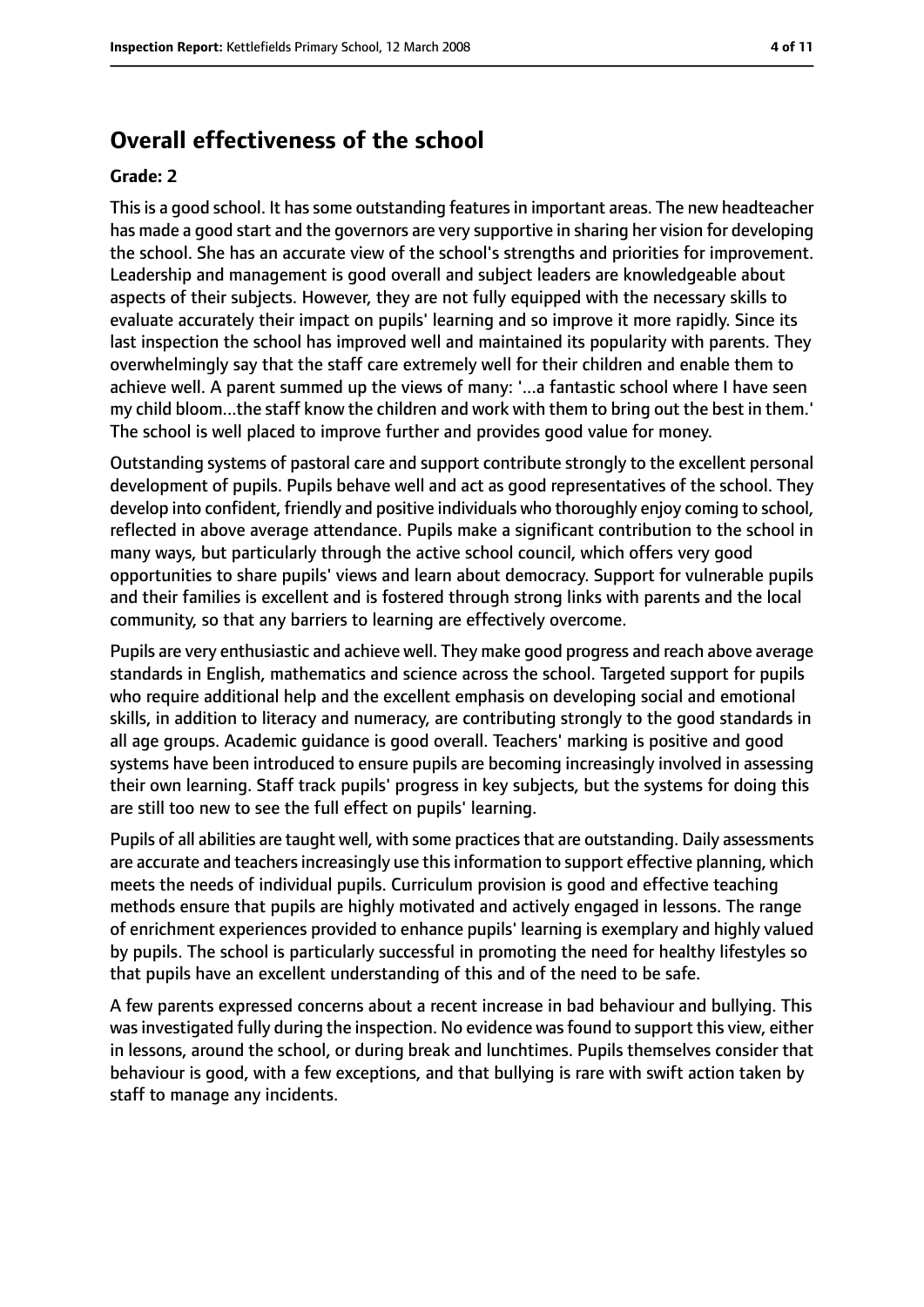### **Effectiveness of the Foundation Stage**

#### **Grade: 2**

Provision in the Foundation Stage is good and contributes strongly to ensuring children develop good basic skills. The Foundation Stage leader has developed accurate assessment skills and good systems for tracking pupils' progress. The curriculum is planned effectively with many opportunities to develop imaginative and structured play, including outdoor play. The school has good plans to develop the outdoor area into a dedicated space for the younger children. There is a strong emphasis on teaching language, communication, social and problem-solving skills. As a result, children achieve well and standards are above those expected by the time they enter Year 1. Relationships are excellent and children settle happily and quickly. Parents are very pleased with what the school offers their children.

### **What the school should do to improve further**

- Develop the roles of subject leaders so that they can evaluate more accurately their impact on pupils' learning.
- Ensure procedures for checking pupils' progress are refined and embedded thoroughly to provide better quality information to maximise the impact on pupils' learning.

### **Achievement and standards**

#### **Grade: 2**

From their starting points to the end of Year 6, pupils make good progress. Pupils in Years 1 and 2 build well on their good start in the Foundation Stage so that standards by the end of Key Stage 1 are above those expected nationally, representing good achievement. Pupils continue to make good progress in Years 3 to 6 so that standards reached by Year 6 in English, mathematics and science are also above the national averages. Recent assessments and records of current pupils' progress confirm that pupils are securely on track to reach the challenging targets set for all subjects. Additional support for pupils who find learning difficult ensures that they too make good progress and achieve well.

### **Personal development and well-being**

#### **Grade: 1**

Pupil's personal development, including their spiritual, moral, social and cultural development, is outstanding because the curriculum provides very well for this aspect of their learning and staff care passionately about the pupils. Behaviour is good and bullying and racism are rare. Those who occasionally disrupt learning quickly improve due to the high quality of care they receive. Pupils have an excellent understanding of the importance of exercise and a balanced diet. They feel safe and are extremely well prepared to cope with risks in the wider community, achieving high standards in cycle proficiency tests. They have a good awareness of the risks from tobacco and other substances. Pupils really love coming to school because lessons are enjoyable and playtimes are valuable opportunities to be with friends. Attendance is above average and the school monitors this carefully. Pupils make a very strong contribution to school life, proudly taking on responsibilities such as playtime buddies or managing the school office at lunchtimes. As a result, together with good basic skills, they are very well prepared for the next stage in their education. The school's partnership with parents promotes a strong sense of community.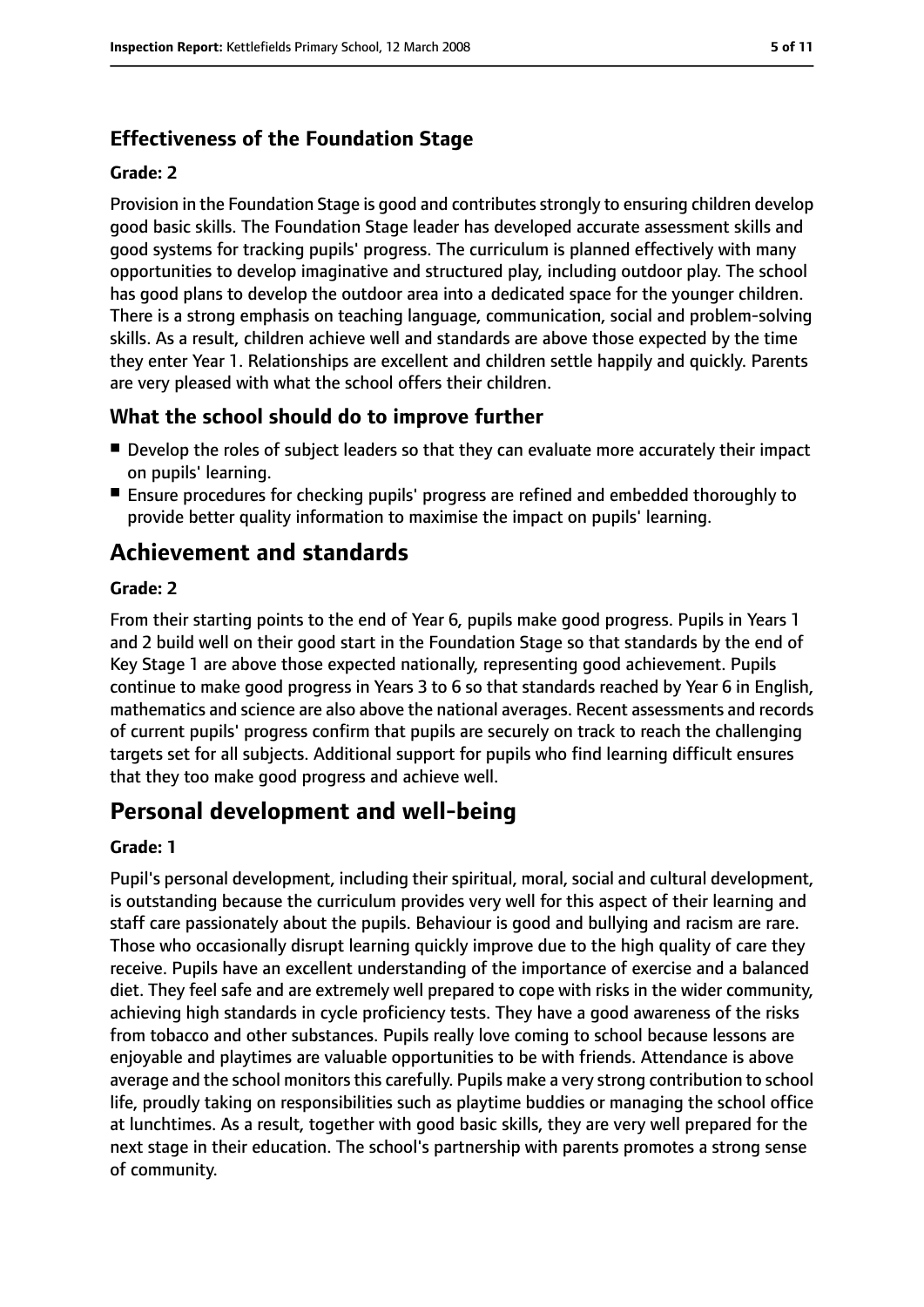### **Quality of provision**

### **Teaching and learning**

#### **Grade: 2**

Teaching is consistently good across the school with some outstanding features evident in some lessons. Pupils learn well because they feel secure and well supported in class. There are frequent good examples of feedback to pupils so that they are confident about their learning. Teachers have a clear understanding of what needs to be learned, which they share with pupils. There is a close match of the curriculum to pupils' needs and lessons are generally planned to cater for the range of ability in each class. Behaviour is managed well. Teachers work closely with teaching assistants to provide good support for individuals. Classrooms are lively and stimulating. Interactive whiteboards are used well in lessons to engage and interest pupils. Teachers are becoming skilled at assessing and tracking pupils' progress although this aspect of their work is not yet fully embedded.

#### **Curriculum and other activities**

#### **Grade: 2**

The curriculum focuses strongly on developing basic skills in literacy, numeracy, science and information and communication technology (ICT). Enrichment of the curriculum is outstanding. There are exciting topic days when aspects of life, for example in Roman Britain, bring learning alive for the pupils. Good plans exist to extend this creative approach to better integrate basic skills with other subjects to meet the needs of learners even better. The wide ranges of after-school clubs, with strong emphasis on sporting and musical opportunities are thoroughly enjoyed by pupils. Pupils' personal development and well-being is exceptionally well provided for through the strong emphasis on personal, social and health education. Good progress is being made towards introducing French for older pupils through co-operation with neighbouring schools. Resourcing for ICT has improved greatly with interactive whiteboards throughout and a bank of laptops to supplement classroom computers. The curriculum meets the needs of those who need extra support with their learning well. However, some planning in key subjects does not always take sufficient account of the needs of more able learners.

#### **Care, guidance and support**

#### **Grade: 2**

Staff care deeply for pupils, resulting in outstanding pastoral care and support systems which ensure that pupils feel well looked-after and safe at all times. Procedures for safeguarding pupils are robust and meet requirements. Clear quidance contributes strongly to pupils' excellent understanding of how to keep safe in a range of situations. Provision for the range of additional needs of a few pupils and their families is very effective. Communication and liaison with parents is excellent. The school's efforts have greatly contributed to pupils' enjoyment of school and their general well-being. Parents very much appreciate the care their children receive. Individual needs are identified early and additional support is provided to help pupils achieve well. Through close involvement with external agencies, pupils make good progress towards their targets. Academic guidance for pupils is good. Marking is regular and supportive and some of it helps pupils understand how to improve their work. However, this is not consistent across the school.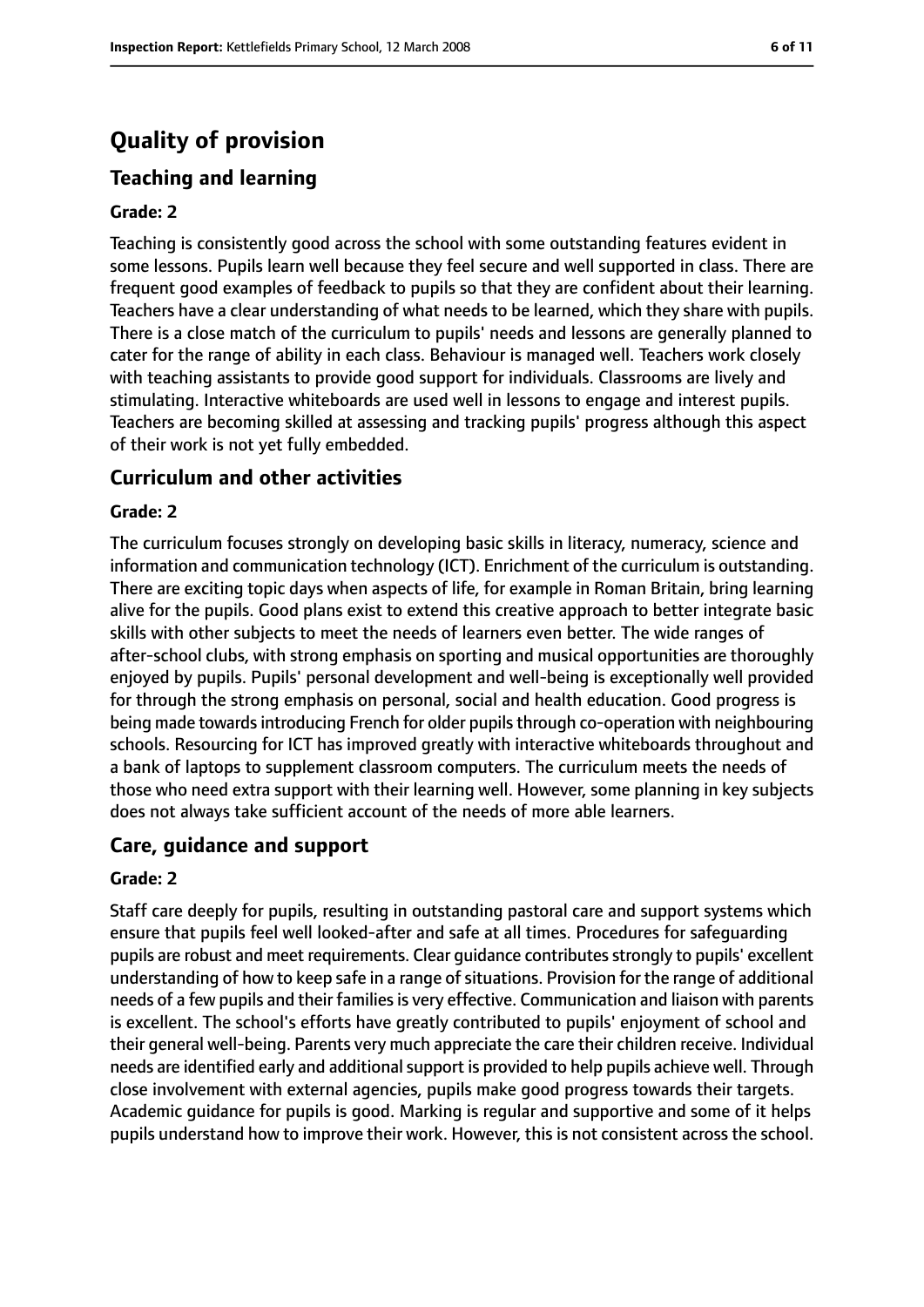### **Leadership and management**

#### **Grade: 2**

The new headteacher is building well on the school's successes. She has a very clear strategic vision for ongoing improvement and is ambitious for the school, its pupils and staff. One of her first priorities has been to establish a new system for more accurate tracking of pupils' progress. Subject leaders are beginning to develop a more sophisticated understanding of how well pupils are doing. The senior leadership team is developing its role, with further training planned to enable them to check standards and the quality of provision even more rigorously. The school is effective in identifying key areas for development and self evaluation is accurate. The improvement plan is an effective working document. There are high expectations of what staff and pupils can achieve and school targets are challenging. Management is good and the school functions well on a daily basis. Governors have a clear understanding of the school's qualities and support its development well.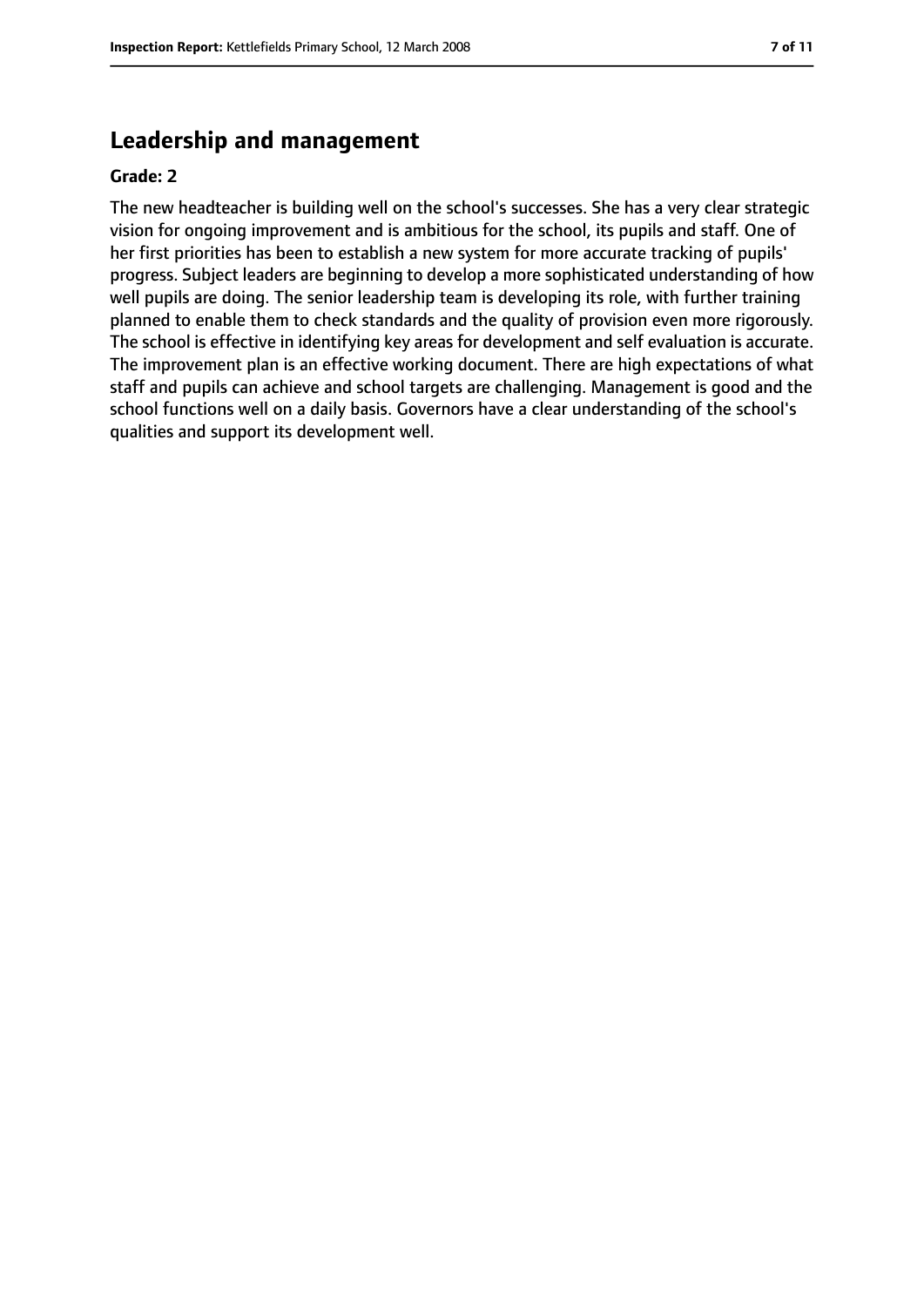**Any complaints about the inspection or the report should be made following the procedures set out in the guidance 'Complaints about school inspection', which is available from Ofsted's website: www.ofsted.gov.uk.**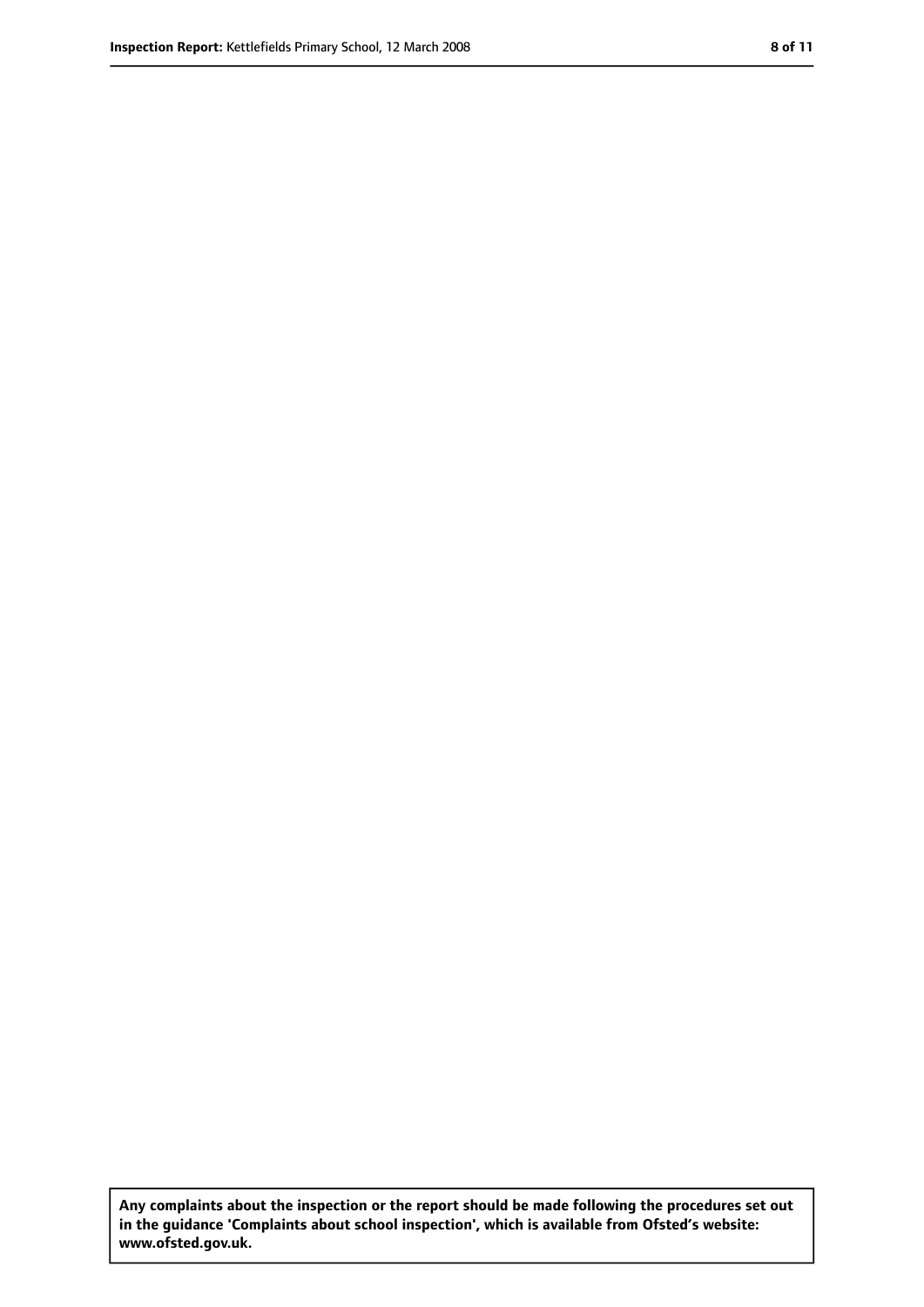#### **Annex A**

### **Inspection judgements**

| $^{\backprime}$ Key to judgements: grade 1 is outstanding, grade 2 good, grade 3 satisfactory, and | <b>School</b>  |
|----------------------------------------------------------------------------------------------------|----------------|
| arade 4 inadequate                                                                                 | <b>Overall</b> |

### **Overall effectiveness**

| How effective, efficient and inclusive is the provision of education, integrated<br>care and any extended services in meeting the needs of learners? |     |
|------------------------------------------------------------------------------------------------------------------------------------------------------|-----|
| Effective steps have been taken to promote improvement since the last<br>inspection                                                                  | Yes |
| How well does the school work in partnership with others to promote learners'<br>well-being?                                                         |     |
| The effectiveness of the Foundation Stage                                                                                                            |     |
| The capacity to make any necessary improvements                                                                                                      |     |

### **Achievement and standards**

| How well do learners achieve?                                                                               |  |
|-------------------------------------------------------------------------------------------------------------|--|
| The standards <sup>1</sup> reached by learners                                                              |  |
| How well learners make progress, taking account of any significant variations between<br>groups of learners |  |
| How well learners with learning difficulties and disabilities make progress                                 |  |

### **Personal development and well-being**

| How good is the overall personal development and well-being of the<br>learners?                                  |  |
|------------------------------------------------------------------------------------------------------------------|--|
| The extent of learners' spiritual, moral, social and cultural development                                        |  |
| The extent to which learners adopt healthy lifestyles                                                            |  |
| The extent to which learners adopt safe practices                                                                |  |
| How well learners enjoy their education                                                                          |  |
| The attendance of learners                                                                                       |  |
| The behaviour of learners                                                                                        |  |
| The extent to which learners make a positive contribution to the community                                       |  |
| How well learners develop workplace and other skills that will contribute to<br>their future economic well-being |  |

### **The quality of provision**

| How effective are teaching and learning in meeting the full range of the<br>learners' needs?          |  |
|-------------------------------------------------------------------------------------------------------|--|
| How well do the curriculum and other activities meet the range of needs<br>and interests of learners? |  |
| How well are learners cared for, guided and supported?                                                |  |

 $^1$  Grade 1 - Exceptionally and consistently high; Grade 2 - Generally above average with none significantly below average; Grade 3 - Broadly average to below average; Grade 4 - Exceptionally low.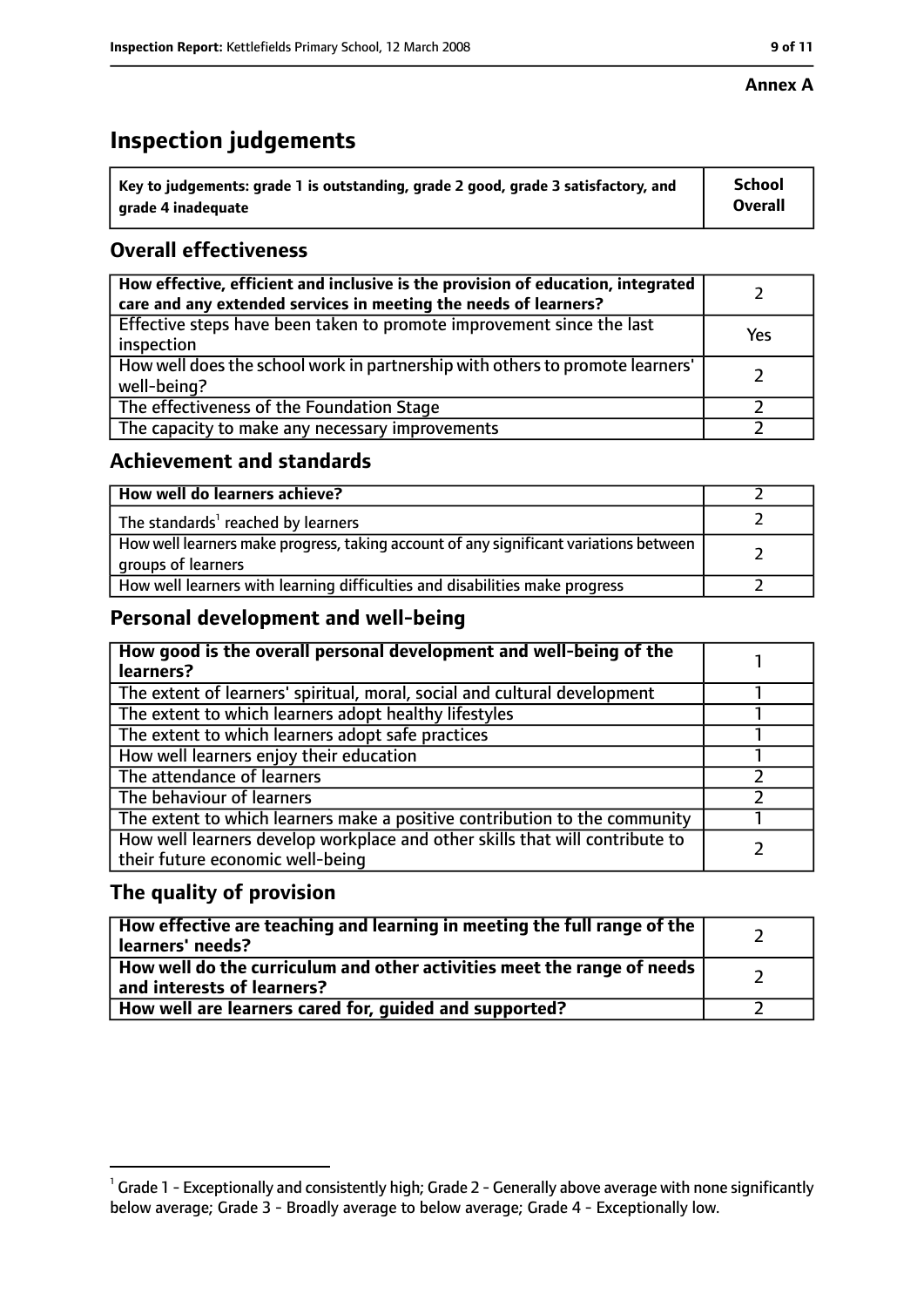## **Annex A**

### **Leadership and management**

| How effective are leadership and management in raising achievement              |     |
|---------------------------------------------------------------------------------|-----|
| and supporting all learners?                                                    |     |
| How effectively leaders and managers at all levels set clear direction leading  |     |
| to improvement and promote high quality of care and education                   |     |
| How effectively leaders and managers use challenging targets to raise standards |     |
| The effectiveness of the school's self-evaluation                               |     |
| How well equality of opportunity is promoted and discrimination tackled so      |     |
| that all learners achieve as well as they can                                   |     |
| How effectively and efficiently resources, including staff, are deployed to     | 7   |
| achieve value for money                                                         |     |
| The extent to which governors and other supervisory boards discharge their      |     |
| responsibilities                                                                |     |
| Do procedures for safequarding learners meet current government                 | Yes |
| requirements?                                                                   |     |
| Does this school require special measures?                                      | No  |
| Does this school require a notice to improve?                                   | No  |